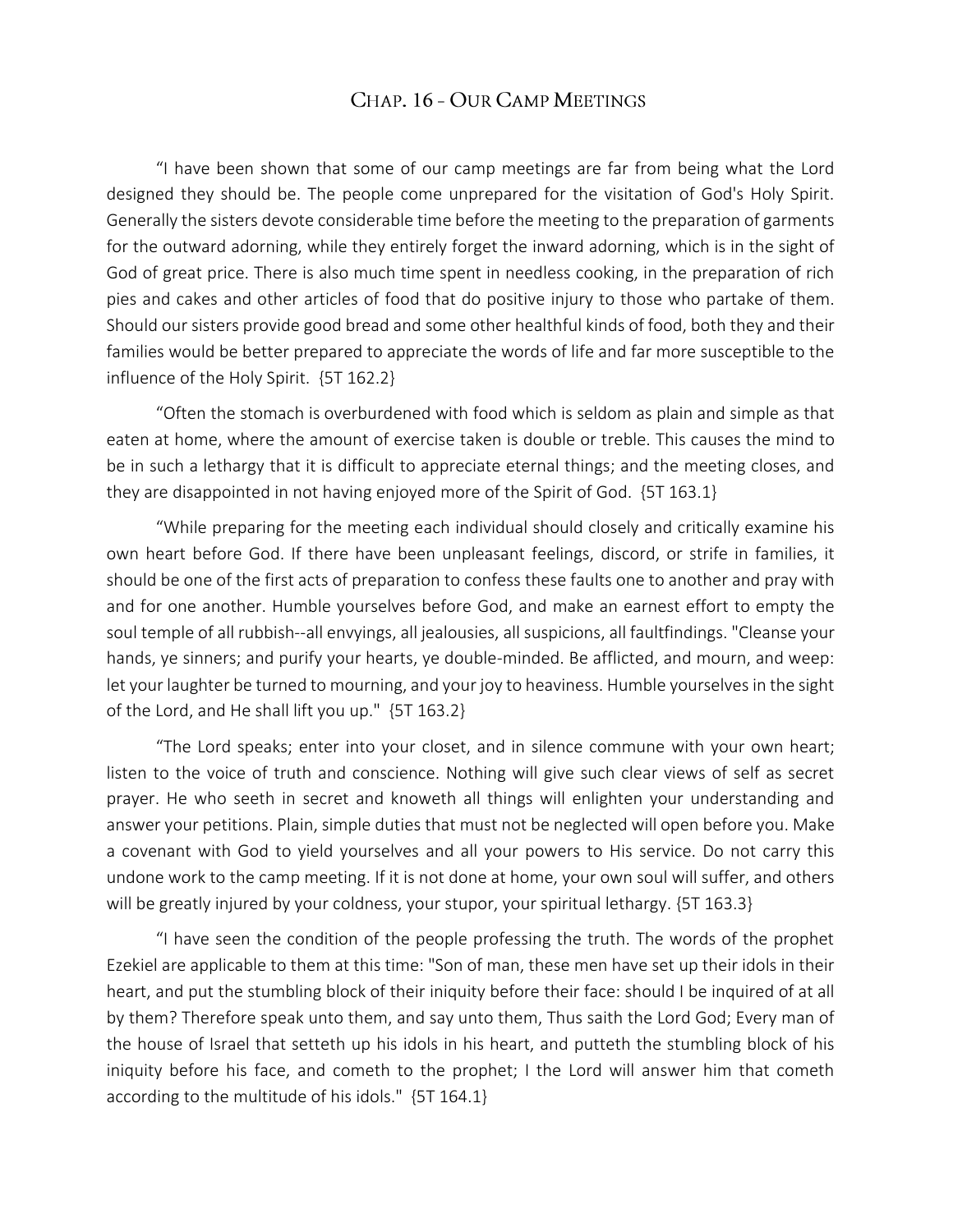## -Children of Light-

 "If we love the things of the world and have pleasure in unrighteousness or fellowship with the unfruitful works of darkness we have put the stumbling block of our iniquity before our face and have set up idols in our heart. And unless by determined effort we put them away we shall never be acknowledged as the sons and daughters of God. {5T 164.2}

 "Here is a work for families to engage in before coming up to our holy convocations. Let the preparation for eating and dressing be a secondary matter, but let deep heart searching commence at home. Pray three times a day, and, like Jacob, be importunate. At home is the place to find Jesus; then take Him with you to the meeting, and how precious will be the hours you spend there. But how can you expect to feel the presence of the Lord and see His power displayed when the individual work of preparation for that time is neglected? {5T 164.3}

 "For your soul's sake, for Christ's sake, and for the sake of others, work at home. Pray as you are not accustomed to pray. Let the heart break before God. Set your house in order. Prepare your children for the occasion. Teach them that it is not of so much consequence that they appear with fine clothes as that they appear before God with clean hands and pure hearts. Remove every obstacle that may have been in their way,--all differences that may have existed among themselves or between you and them. By so doing you will invite the Lord's presence into your homes, and holy angels will attend you as you go up to the meeting, and their light and presence will press back the darkness of evil angels. Even unbelievers will feel the holy atmosphere as they enter the encampment. Oh, how much is lost by neglecting this important work! You may be pleased with the preaching, you may become animated and revived, but the converting, reforming power of God will not be felt in the heart, and the work will not be so deep, thorough, and lasting as it should be. Let pride be crucified and the soul be clad with the priceless robe of Christ's righteousness, and what a meeting will you enjoy. It will be to your soul even as the gate of heaven. {5T 164.4}

 "The same work of humiliation and heart-searching should also go on in the church, so that all differences and alienations among brethren may be laid aside before appearing before the Lord at these annual gatherings. Set about this work in earnest, and rest not until it is accomplished; for if you come up to the meeting with your doubts, your murmurings, your disputings, you bring evil angels into the camp and carry darkness wherever you go. {5T 165.1}

 "I have been shown that for want of this preparation these yearly meetings have accomplished but little. The ministers are seldom prepared to labor for God. There are many speakers, --those who can say sharp, crank things, going out of their way to whip other churches and ridicule their faith,--but there are but few earnest laborers for God. These sharp, selfimportant speakers profess to have truth in advance of every other people, but their manner of labor and their religious zeal in no way correspond with their profession of faith. {5T 165.2}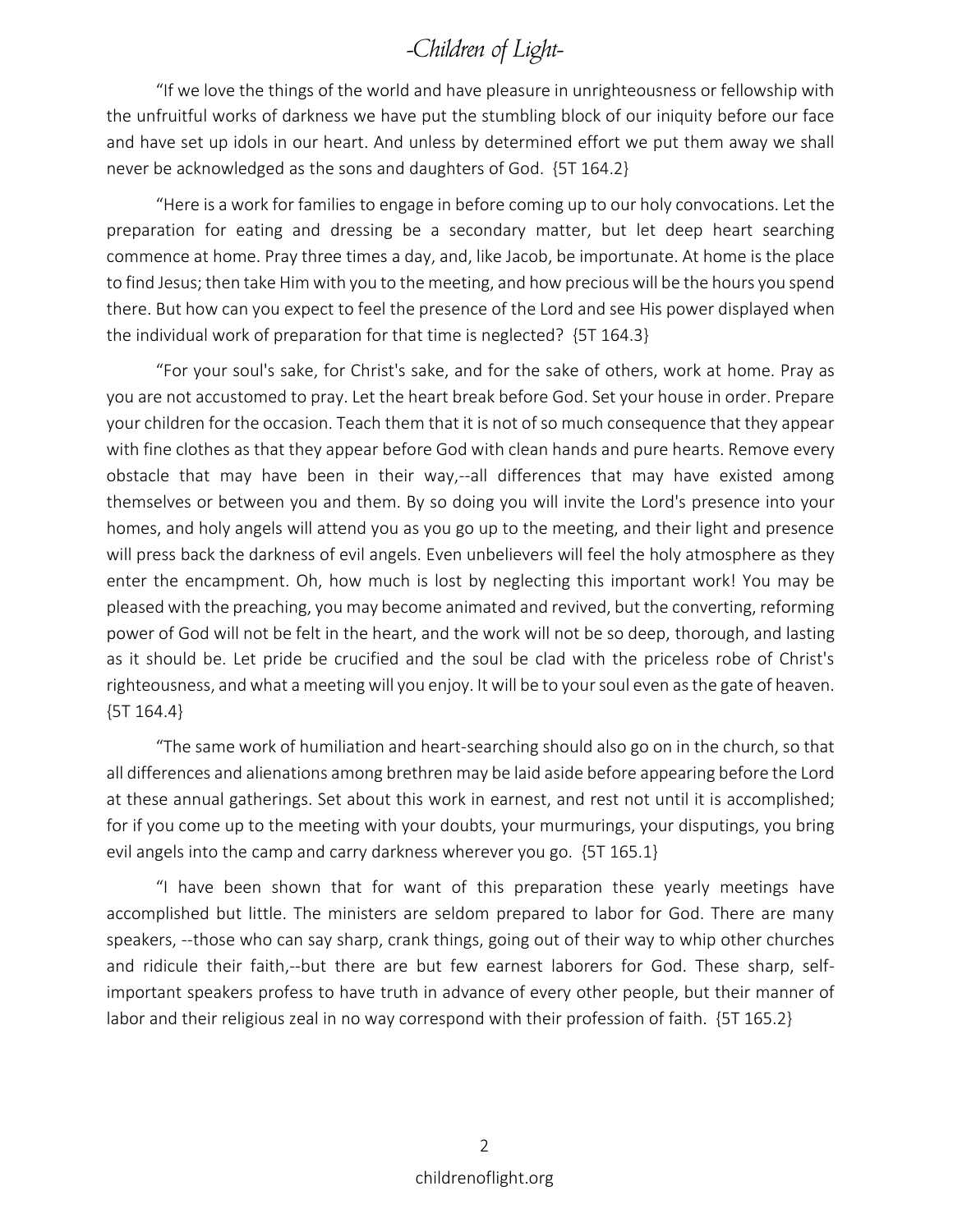## -Children of Light-

 "I looked to see the humility of soul that should ever sit as a fitting garment upon our ministers, but it was not upon them. I looked for the deep love for souls that the Master said they should possess, but they had it not. I listened for the earnest prayers offered with tears and anguish of soul because of the impenitent and unbelieving in their own homes and in the church, but heard them not. I listened for the appeals made in the demonstration of the Spirit, but these were missing. I looked for the burden bearers, who in such a time as this should be weeping between the porch and the altar, crying, Spare Thy people, Lord, and give not Thine heritage to reproach; but I heard no such supplications. A few earnest, humble ones were seeking the Lord. At some of these meetings one or two ministers felt the burden and were weighed down as a cart beneath sheaves. But a large majority of the ministers had no more sense of the sacredness of their work than children. {5T 165.3}

 "I saw what these yearly gatherings might be, and what they should be--meetings of earnest labor. Ministers should seek a heart preparation before entering upon the work of helping others, for the people are far in advance of many of the ministers. They should untiringly wrestle in prayer until the Lord blesses them. When the love of God is burning on the altar of their hearts, they will not preach to exhibit their own smartness, but to present Christ who taketh away the sins of the world. {5T 166.1}

 "In the early church Christianity was taught in its purity; its precepts were given by the voice of inspiration; its ordinances were uncorrupted by the device of men. The church revealed the spirit of Christ and appeared beautiful in its simplicity. Its adorning was the holy principles and exemplary lives of its members. Multitudes were won to Christ, not by display or learning, but by the power of God which attended the plain preaching of His word. But the church has become corrupt. And now there is greater necessity than ever that ministers should be channels of light. {5T 166.2}

 "There are many flippant talkers of Bible truth, whose souls are as barren of the Spirit of God as were the hills of Gilboa of dew and rain. But what we need is men who are thoroughly converted themselves and can teach others how to give their hearts to God. The power of godliness has almost ceased to be in our churches. And why is this? The Lord is still waiting to be gracious; He has not closed the windows of heaven. We have separated ourselves from Him. We need to fix the eye of faith upon the cross and believe that Jesus is our strength, our salvation. {5T 166.3}

 "As we see so little burden of the work resting upon ministers and people, we inquire: When the Lord comes, shall He find faith on the earth? It is faith that is lacking. God has an abundance of grace and power awaiting our demand. But the reason we do not feel our great need of it is because we look to ourselves and not to Jesus. We do not exalt Jesus and rely wholly upon His merits. {5T 167.1}